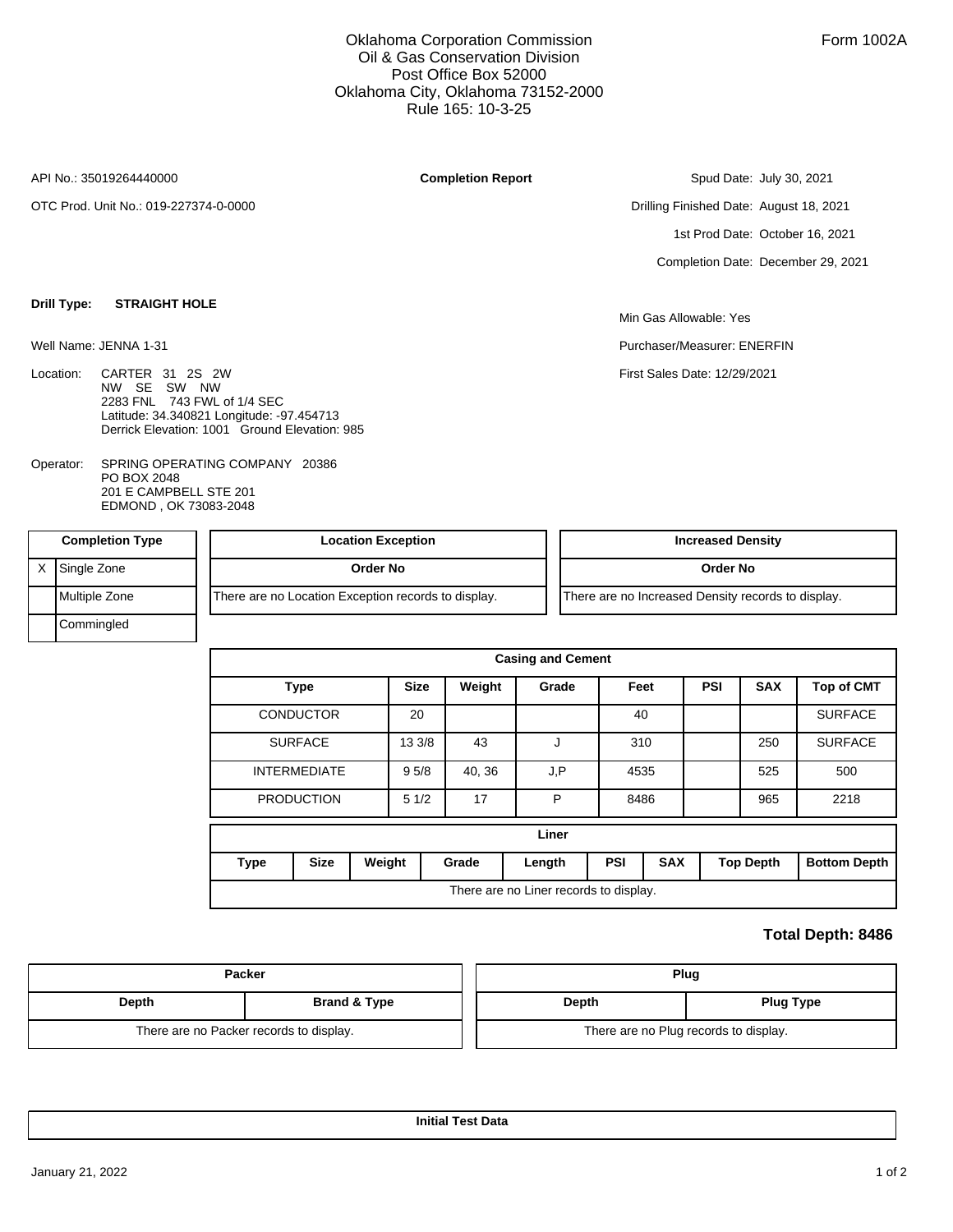| <b>Test Date</b> | Formation               | Oil<br><b>BBL/Day</b> | <b>Oil-Gravity</b><br>(API) | Gas<br><b>MCF/Day</b> | Gas-Oil Ratio<br>Cu FT/BBL                                 | Water<br><b>BBL/Day</b> | Pumpin or<br>Flowing | <b>Initial Shut-</b><br>In<br>Pressure | Choke<br><b>Size</b> | <b>Flow Tubing</b><br>Pressure |  |
|------------------|-------------------------|-----------------------|-----------------------------|-----------------------|------------------------------------------------------------|-------------------------|----------------------|----------------------------------------|----------------------|--------------------------------|--|
| Dec 30, 2021     | <b>SIMPSON</b>          | 50                    |                             | 51                    | 1020                                                       |                         | <b>PUMPING</b>       | 1350                                   |                      |                                |  |
|                  |                         |                       |                             |                       | <b>Completion and Test Data by Producing Formation</b>     |                         |                      |                                        |                      |                                |  |
|                  | Formation Name: SIMPSON |                       |                             |                       | Code: 202SMPS                                              |                         | Class: OIL           |                                        |                      |                                |  |
|                  | <b>Spacing Orders</b>   |                       |                             |                       | <b>Perforated Intervals</b>                                |                         |                      |                                        |                      |                                |  |
| <b>Order No</b>  | <b>Unit Size</b>        |                       |                             | From                  |                                                            | To                      |                      |                                        |                      |                                |  |
| 615371           |                         | 160<br>7720           |                             |                       |                                                            |                         |                      | 7730                                   |                      |                                |  |
|                  |                         |                       |                             | 7686                  |                                                            |                         | 7701                 |                                        |                      |                                |  |
|                  | <b>Acid Volumes</b>     |                       |                             |                       | <b>Fracture Treatments</b>                                 |                         |                      |                                        |                      |                                |  |
|                  | 4,000 GALLONS           |                       |                             |                       | 2,183 BARRELS FRAC FLUID, 79,082 POUNDS<br><b>PROPPANT</b> |                         |                      |                                        |                      |                                |  |
| <b>Formation</b> |                         |                       | <b>Top</b>                  |                       |                                                            |                         |                      |                                        |                      |                                |  |
|                  |                         |                       |                             |                       | Were open hole logs run? Yes                               |                         |                      |                                        |                      |                                |  |
| <b>HUNTON</b>    |                         |                       |                             | 4920                  | Date last log run: August 16, 2021                         |                         |                      |                                        |                      |                                |  |
| <b>SYLVAN</b>    |                         |                       |                             | 5390                  | Were unusual drilling circumstances encountered? No        |                         |                      |                                        |                      |                                |  |
| <b>VIOLA</b>     |                         |                       |                             | 5625                  | Explanation:                                               |                         |                      |                                        |                      |                                |  |
| <b>SIMPSON</b>   |                         |                       |                             | 6750                  |                                                            |                         |                      |                                        |                      |                                |  |
|                  |                         |                       |                             |                       |                                                            |                         |                      |                                        |                      |                                |  |

| <b>Other Remarks</b>        |  |
|-----------------------------|--|
| There are no Other Remarks. |  |

## **FOR COMMISSION USE ONLY**

Status: Accepted

1147462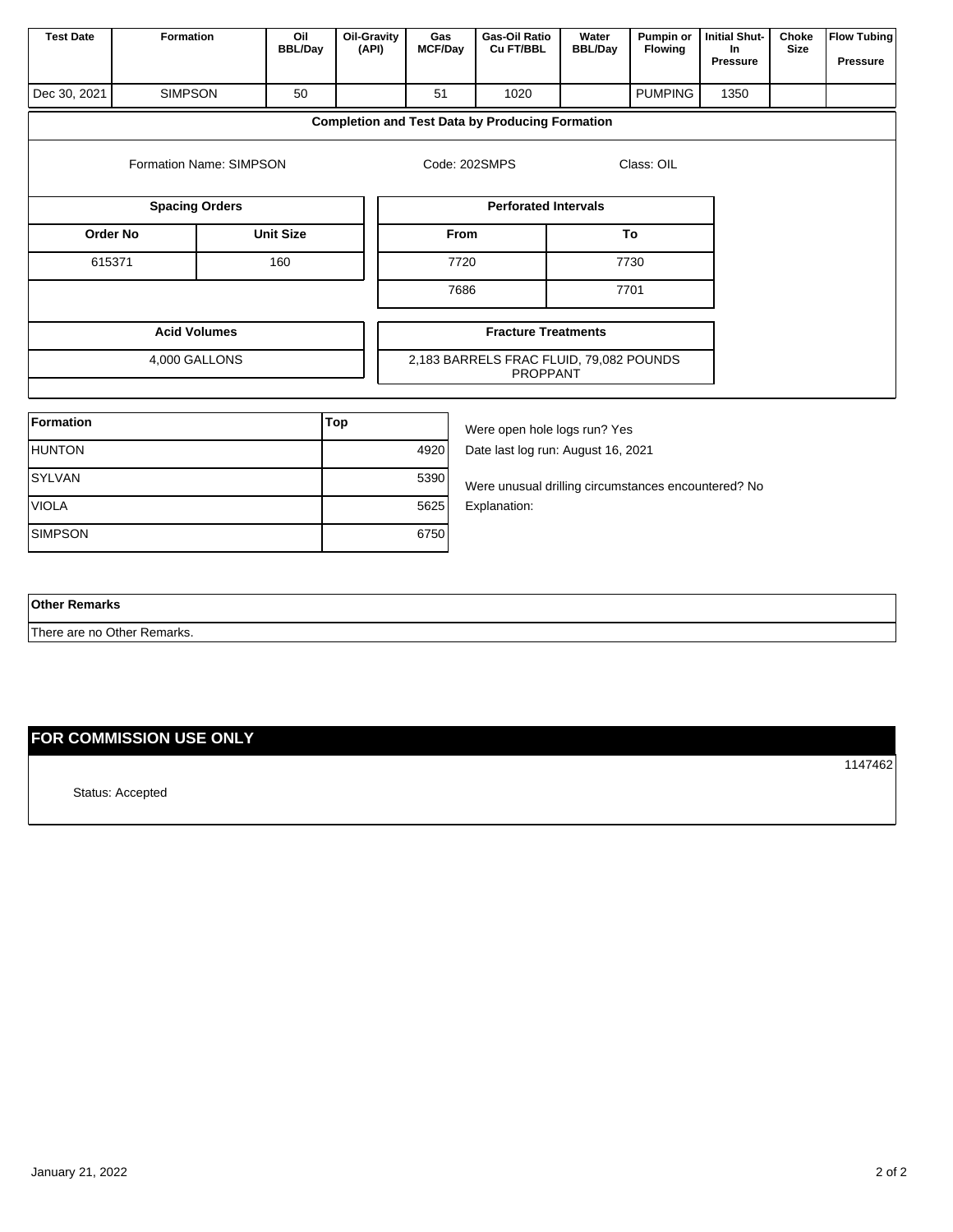| <b>API</b><br>35-019-26444<br>NO.<br>OTC PROD. 01922737400000                                                                                                                                                                                                      | P.O. Box 52000<br>Oklahoma City, OK 73152-2000<br>405-521-2331 |           | <b>Oil and Gas Conservation Division</b> |     |                            |                                                      |                          | <b>E</b> OKLAHOMA<br>Corporation              |   |   |                      |                              |                |                              |            | Form 1002A<br>Rev. 2021 |
|--------------------------------------------------------------------------------------------------------------------------------------------------------------------------------------------------------------------------------------------------------------------|----------------------------------------------------------------|-----------|------------------------------------------|-----|----------------------------|------------------------------------------------------|--------------------------|-----------------------------------------------|---|---|----------------------|------------------------------|----------------|------------------------------|------------|-------------------------|
| UNIT NO.                                                                                                                                                                                                                                                           |                                                                |           | OCCCentralProcessing@OCC.OK.GOV          |     |                            |                                                      | Rule 165:10-3-25         | ommission:                                    |   |   |                      |                              |                |                              |            |                         |
| O ORIGINAL<br>AMENDED (Reason)                                                                                                                                                                                                                                     |                                                                |           |                                          |     |                            |                                                      | <b>COMPLETION REPORT</b> |                                               |   |   |                      |                              |                |                              |            |                         |
| <b>TYPE OF DRILLING OPERATION</b>                                                                                                                                                                                                                                  |                                                                |           |                                          |     |                            | <b>SPUD DATE</b>                                     | 7/30/21                  |                                               |   |   |                      | 640 Acres                    |                |                              |            |                         |
| STRAIGHT HOLE<br><b>SERVICE WELL</b>                                                                                                                                                                                                                               | <b>DIRECTIONAL HOLE</b>                                        |           | <b>HORIZONTAL HOLE</b>                   |     |                            | <b>DRLG FINISHED</b>                                 | 8/18/21                  |                                               |   |   |                      |                              |                |                              |            |                         |
| If directional or horizontal, see reverse for bottom hole location<br><b>COUNTY</b><br><b>CARTER</b>                                                                                                                                                               | SEC <sub>31</sub>                                              |           | TWP <sub>02S</sub><br>RGE<br>02W         |     | DATE                       | DATE OF WELL                                         | 12/29/21                 |                                               |   |   |                      |                              |                |                              |            |                         |
| LEASE                                                                                                                                                                                                                                                              | JENNA                                                          |           | WELL<br>$1 - 31$                         |     |                            | <b>COMPLETION</b><br><b>1st PROD DATE</b>            | 10/16/21                 |                                               |   |   |                      |                              |                |                              |            |                         |
| <b>NAME</b><br>NW <sub>1/4</sub><br>SE 1/4 SW 1/4 NW 1/4                                                                                                                                                                                                           | cц<br>FSK                                                      |           | NO.<br>2283<br><b>FWL</b>                | 743 |                            | <b>RECOMP DATE</b>                                   |                          |                                               | W | ٠ |                      |                              |                |                              |            |                         |
| ELEVATION<br>1001 Ground                                                                                                                                                                                                                                           | 985<br>Latitude                                                |           | 34.340821                                |     |                            | Longitude $-97.454713$                               |                          |                                               |   |   |                      |                              |                |                              |            |                         |
| Derrick FL<br><b>OPERATOR</b>                                                                                                                                                                                                                                      | SPRING OPERATING COMPANY                                       |           |                                          |     | OTC / OCC                  |                                                      | 20386                    |                                               |   |   |                      |                              |                |                              |            |                         |
| <b>NAME</b><br><b>ADDRESS</b>                                                                                                                                                                                                                                      |                                                                |           | PO BOX 2048                              |     | OPERATOR NO.               |                                                      |                          |                                               |   |   |                      |                              |                |                              |            |                         |
| <b>CITY</b>                                                                                                                                                                                                                                                        | <b>EDMOND</b>                                                  |           | <b>STATE</b>                             | ОK  |                            | ZIP                                                  | 73083                    |                                               |   |   |                      |                              |                |                              |            |                         |
| <b>COMPLETION TYPE</b>                                                                                                                                                                                                                                             |                                                                |           | CASING & CEMENT (Attach Form 1002C)      |     |                            |                                                      |                          |                                               |   |   |                      | <b>LOCATE WELL</b>           |                |                              |            |                         |
| <b>SINGLE ZONE</b><br>$\bullet$                                                                                                                                                                                                                                    |                                                                |           | TYPE                                     |     | SIZE                       | <b>WEIGHT</b>                                        | <b>GRADE</b>             | FEET                                          |   |   | PSI                  | SAX                          |                |                              | TOP OF CMT |                         |
| <b>MULTIPLE ZONE</b><br><b>Application Date</b>                                                                                                                                                                                                                    |                                                                |           | CONDUCTOR                                |     | 20"                        |                                                      |                          | 40                                            |   |   |                      |                              |                |                              | Surface    |                         |
| <b>COMMINGLED</b><br><b>Application Date</b>                                                                                                                                                                                                                       |                                                                |           | <b>SURFACE</b>                           |     | 13 3/8"                    | 43#                                                  | J                        | 310                                           |   |   |                      | 250                          |                | $su$ Agc $e$                 |            |                         |
| <b>LOCATION EXCEPTION</b><br>ORDER NO.                                                                                                                                                                                                                             | <b>NA</b>                                                      |           | <b>INTERMEDIATE</b>                      |     | 95/8"                      | 40,36#                                               | J,P                      | 4,535'                                        |   |   |                      | 525                          |                |                              | 500        |                         |
| MULTIUNIT ORDER NO.<br><b>INCREASED DENSITY</b>                                                                                                                                                                                                                    |                                                                |           | <b>PRODUCTION</b>                        |     | 51/2"                      | 17#                                                  | P                        | 8,486'                                        |   |   |                      | 965                          |                |                              | 2218       |                         |
| <b>ORDER NO</b>                                                                                                                                                                                                                                                    | $-717851$<br>Wat SIMP                                          |           | LINER                                    |     |                            |                                                      |                          |                                               |   |   |                      |                              |                |                              |            |                         |
| <b>PACKER</b> <sup>®</sup><br>PACKER <sub>®</sub>                                                                                                                                                                                                                  | <b>BRAND &amp; TYPE</b><br><b>BRAND &amp; TYPE</b>             |           | <b>PLUG®</b><br>PLUG <sup>®</sup>        |     | <b>TYPE</b><br><b>TYPE</b> |                                                      | PLUG @                   | PLUG @ TYPE<br>TYPE                           |   |   |                      | <b>TOTAL</b><br><b>DEPTH</b> |                |                              | 8,486      |                         |
| COMPLETION & TEST DATA BY PRODUCING FORMATION                                                                                                                                                                                                                      |                                                                |           | 2025MPS                                  |     |                            |                                                      |                          |                                               |   |   |                      |                              |                |                              |            |                         |
| <b>FORMATION</b>                                                                                                                                                                                                                                                   | Simpson                                                        |           |                                          |     |                            |                                                      |                          |                                               |   |   |                      |                              |                |                              |            |                         |
| <b>SPACING &amp; SPACING</b>                                                                                                                                                                                                                                       | 615371/160                                                     |           |                                          |     |                            |                                                      |                          |                                               |   |   |                      |                              |                |                              |            |                         |
| <b>ORDER NUMBER</b><br>CLASS: Oil, Gas, Dry, Inj,                                                                                                                                                                                                                  |                                                                |           |                                          |     |                            |                                                      |                          |                                               |   |   |                      |                              |                |                              |            |                         |
| Disp, Comm Disp, Svc                                                                                                                                                                                                                                               | Oil                                                            | Ÿ         |                                          |     |                            |                                                      |                          |                                               |   |   |                      | RECEIW                       |                |                              |            |                         |
|                                                                                                                                                                                                                                                                    | 7720 - 30'                                                     |           |                                          |     |                            |                                                      |                          |                                               |   |   | <b>JAN</b>           |                              |                |                              |            |                         |
| <b>PERFORATED</b>                                                                                                                                                                                                                                                  | 7,686 - 7,701'                                                 |           |                                          |     |                            |                                                      |                          |                                               |   |   |                      | <b>ACBES</b>                 |                |                              |            |                         |
| <b>INTERVALS</b>                                                                                                                                                                                                                                                   |                                                                |           |                                          |     |                            |                                                      |                          |                                               |   |   |                      | <b>DKLAHOMA CORPORATION</b>  |                |                              |            |                         |
|                                                                                                                                                                                                                                                                    |                                                                |           |                                          |     |                            |                                                      |                          |                                               |   |   |                      | COMMISSION                   |                |                              |            |                         |
| <b>ACID/VOLUME</b>                                                                                                                                                                                                                                                 | 4000 Gallads                                                   |           |                                          |     |                            |                                                      |                          |                                               |   |   |                      |                              |                |                              |            |                         |
| <b>FRACTURE TREATMENT</b><br>(Fluids/Prop Amounts)                                                                                                                                                                                                                 | 2183 bbls Frace Fluid<br>79,082 / pounds proppant              |           |                                          |     |                            |                                                      |                          |                                               |   |   |                      |                              |                |                              |            |                         |
| <b>INITIAL TEST DATA</b>                                                                                                                                                                                                                                           | Min Gas Allowable<br>$\propto$<br>Oil Allowable                | <b>OR</b> | $(165:10-17-7)$<br>$(166:10-13-3)$       |     |                            |                                                      |                          | Purchaser/Measurer<br><b>First Salas Date</b> |   |   |                      |                              | <b>ENERFIN</b> | 12/29/21                     |            |                         |
| INITIAL TEST DATE                                                                                                                                                                                                                                                  | 12/30/21                                                       |           |                                          |     |                            |                                                      |                          |                                               |   |   |                      |                              |                |                              |            |                         |
| OIL-BBL/DAY                                                                                                                                                                                                                                                        | 50                                                             |           |                                          |     |                            |                                                      |                          |                                               |   |   |                      |                              |                |                              |            |                         |
| OIL-GRAVITY (API)                                                                                                                                                                                                                                                  | -                                                              |           |                                          |     |                            |                                                      |                          |                                               |   |   |                      |                              |                |                              |            |                         |
| GAS-MCF/DAY                                                                                                                                                                                                                                                        | 51                                                             |           |                                          |     |                            |                                                      |                          |                                               |   |   |                      |                              |                |                              |            |                         |
| <b>GAS-OIL RATIO CU FT/BBL</b>                                                                                                                                                                                                                                     | 1020                                                           |           |                                          |     |                            |                                                      |                          |                                               |   |   |                      |                              |                |                              |            |                         |
| <b>WATER-BBL/DAY</b>                                                                                                                                                                                                                                               | 0                                                              |           |                                          |     |                            |                                                      |                          |                                               |   |   |                      |                              |                |                              |            |                         |
| PUMPING OR FLOWING                                                                                                                                                                                                                                                 | Pumping                                                        |           |                                          |     |                            |                                                      |                          |                                               |   |   |                      |                              |                |                              |            |                         |
| <b>INITIAL SHUT-IN PRESSURE</b>                                                                                                                                                                                                                                    | 1350                                                           |           |                                          |     |                            |                                                      |                          |                                               |   |   |                      |                              |                |                              |            |                         |
| <b>CHOKE SIZE</b>                                                                                                                                                                                                                                                  | Pumping                                                        |           |                                          |     |                            |                                                      |                          |                                               |   |   |                      |                              |                |                              |            |                         |
| FLOW TUBING PRESSURE                                                                                                                                                                                                                                               | <b>NA</b>                                                      |           |                                          |     |                            |                                                      |                          |                                               |   |   |                      |                              |                |                              |            |                         |
| A record of the formations drilled through end pedinent remarks are presented on the reverse. I declare that I have knowledge of the contents of this report and am authorized by my organization<br>to make this topode<br><b>SIGNATURE</b><br><b>PO Box 2048</b> |                                                                |           | Edmond                                   |     | OK                         | Nolan Spring<br><b>NAME (PRINT OR TYPE)</b><br>73083 |                          |                                               |   |   | 1/5/22<br>DATE       | nolan@springoc.com           |                | 405-340-6811<br>PHONE NUMBER |            |                         |
| <b>ADDRESS</b>                                                                                                                                                                                                                                                     |                                                                |           | <b>CITY</b>                              |     | <b>STATE</b>               | ZIP                                                  |                          |                                               |   |   | <b>EMAIL ADDRESS</b> |                              |                |                              |            |                         |